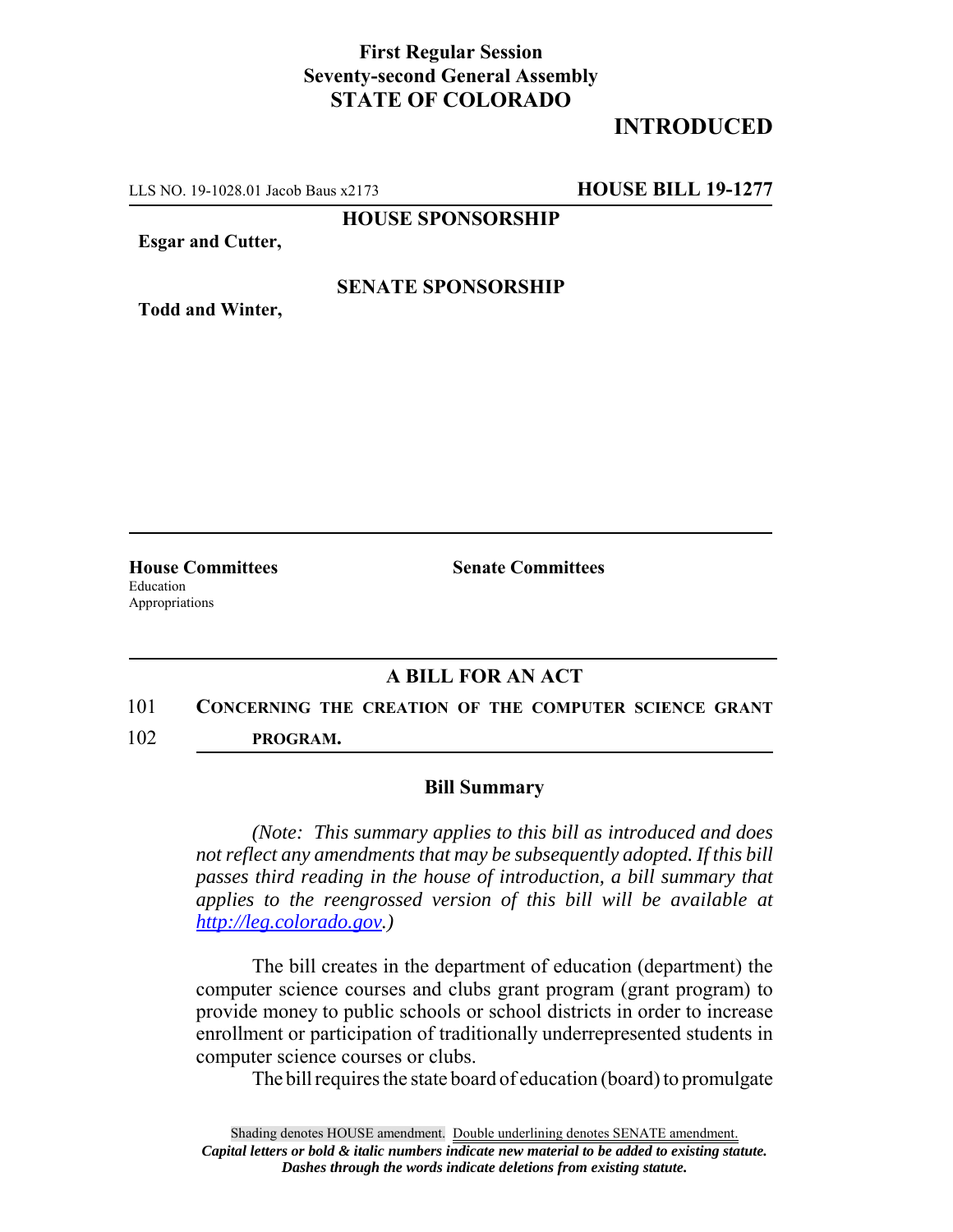rules necessary for the implementation of the grant program.

The bill requires the board to give priority to grant applications that:

- ! Demonstrate how the applicant will use the grant to serve a high-poverty student population, a high percentage of minority students, students in rural areas, or a high percentage of female students;
- ! Expose students to diverse professionals within the computer science industry; or
- ! Demonstrate a low number of computer science education courses or clubs offered in the public school or school district, if any.

The bill appropriates \$250,000 each year for the 2020-21, 2021-22, and 2022-23 fiscal years, from the general fund to the department. The department shall distribute the money to the education providers that receive a grant.

The bill requires each grant recipient to submit a report to the board.

| 1              | Be it enacted by the General Assembly of the State of Colorado:       |
|----------------|-----------------------------------------------------------------------|
| $\overline{2}$ | <b>SECTION 1.</b> In Colorado Revised Statutes, add part 2 to article |
| 3              | 97 of title 22 as follows:                                            |
| $\overline{4}$ | PART <sub>2</sub>                                                     |
| 5              | <b>COMPUTER SCIENCE COURSES</b>                                       |
| 6              | AND CLUBS GRANT PROGRAM                                               |
| 7              | 22-97-201. Short title. THE SHORT TITLE OF THIS PART 2 IS THE         |
| 8              | "COMPUTER SCIENCE COURSES AND CLUBS GRANT PROGRAM ACT".               |
| 9              | 22-97-202. Definitions. As USED IN THIS PART 2, UNLESS THE            |
| 10             | CONTEXT OTHERWISE REQUIRES:                                           |
| 11             | "COMPUTER SCIENCE EDUCATION" MEANS THE STUDY OF<br>(1)                |
| 12             | COMPUTERS, ALGORITHMIC PROCESSES, AND COMPUTER PROGRAMMING            |
| 13             | AND CODING, INCLUDING THEIR PRINCIPLES, THEIR HARDWARE AND            |
| 14             | SOFTWARE DESIGNS, THEIR APPLICATIONS, AND THEIR IMPACT ON SOCIETY.    |
| 15             | "DEPARTMENT" MEANS THE DEPARTMENT OF EDUCATION<br>(2)                 |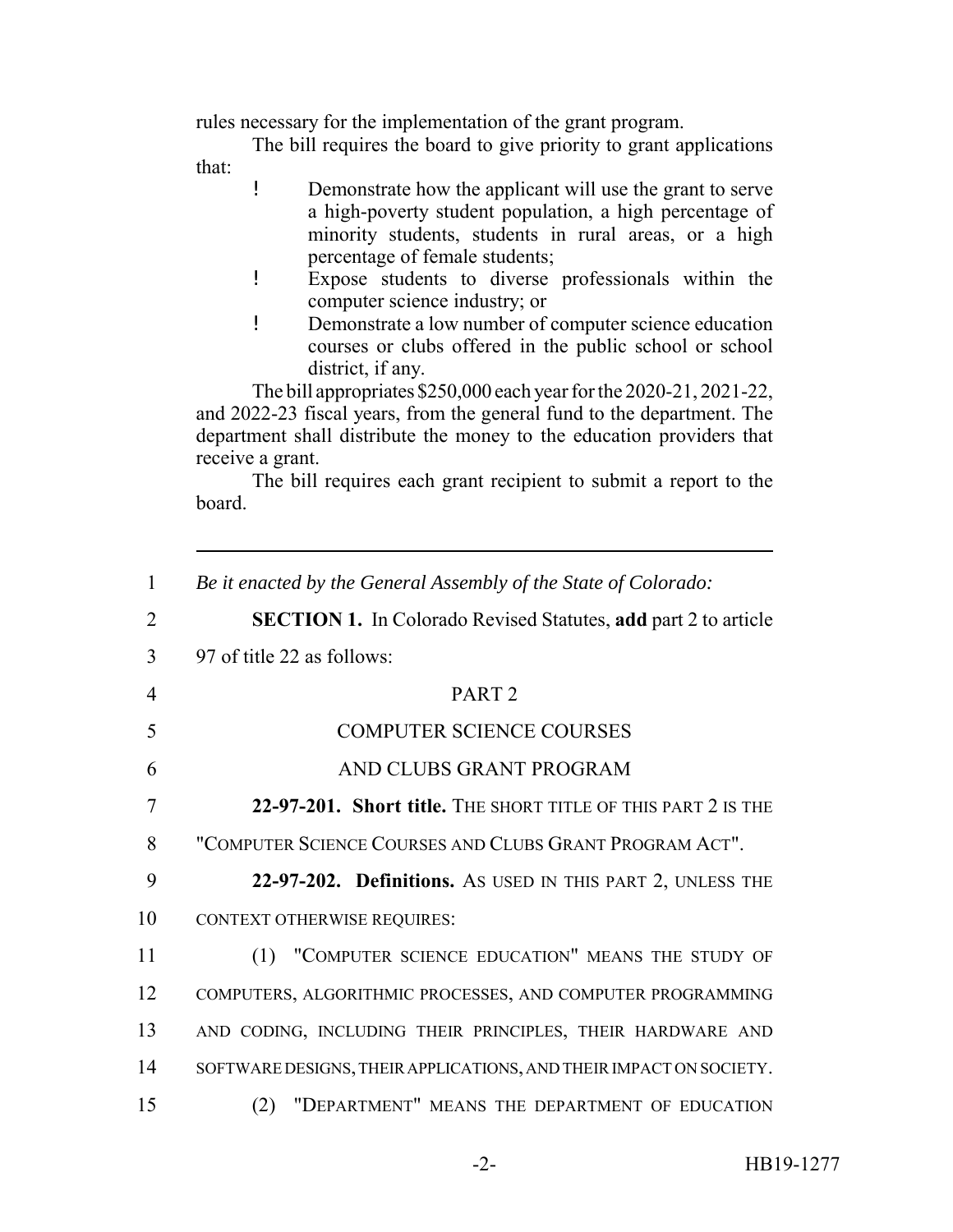CREATED AND EXISTING PURSUANT TO SECTION 24-1-115.

 (3) "GRANT PROGRAM" MEANS THE COMPUTER SCIENCE COURSES AND CLUBS GRANT PROGRAM CREATED PURSUANT TO SECTION 22-97-203.

 (4) "PUBLIC SCHOOL" HAS THE SAME MEANING AS PROVIDED IN SECTION 22-1-101 AND INCLUDES, BUT IS NOT LIMITED TO, A DISTRICT CHARTER SCHOOL OR AN INSTITUTE CHARTER SCHOOL.

 (5) "SCHOOL DISTRICT" MEANS A SCHOOL DISTRICT AUTHORIZED BY SECTION 15 OF ARTICLE IX OF THE STATE CONSTITUTION AND ORGANIZED PURSUANT TO ARTICLE 30 OF THIS TITLE 22. "SCHOOL DISTRICT" ALSO INCLUDES A BOARD OF COOPERATIVE SERVICES CREATED 11 PURSUANT TO ARTICLE 5 OF THIS TITLE 22, IF IT IS OPERATING A PUBLIC 12 SCHOOL; A DISTRICT CHARTER SCHOOL; AN INSTITUTE CHARTER SCHOOL; AND AN ONLINE SCHOOL, AS DEFINED IN SECTION 22-30.7-102 (9.5).

 (6) "STATE BOARD" MEANS THE STATE BOARD OF EDUCATION CREATED AND EXISTING PURSUANT TO SECTION 1 OF ARTICLE IX OF THE STATE CONSTITUTION.

 **22-97-203. Computer science courses and clubs grant program - creation - rules - legislative declaration.** (1) THERE IS CREATED IN THE DEPARTMENT THE COMPUTER SCIENCE COURSES AND CLUBS GRANT PROGRAM TO PROVIDE MONEY TO PUBLIC SCHOOLS OR SCHOOL DISTRICTS IN ORDER TO INCREASE ENROLLMENT OR PARTICIPATION OF TRADITIONALLY UNDERREPRESENTED STUDENTS IN COMPUTER SCIENCE 23 COURSES OR CLUBS.

24 (2) THE DEPARTMENT SHALL ADMINISTER THE GRANT PROGRAM IN ACCORDANCE WITH STATE BOARD RULES. THE DEPARTMENT SHALL ACCEPT AND REVIEW GRANT APPLICATIONS RECEIVED FROM PUBLIC SCHOOLS OR SCHOOL DISTRICTS AND SHALL MAKE RECOMMENDATIONS TO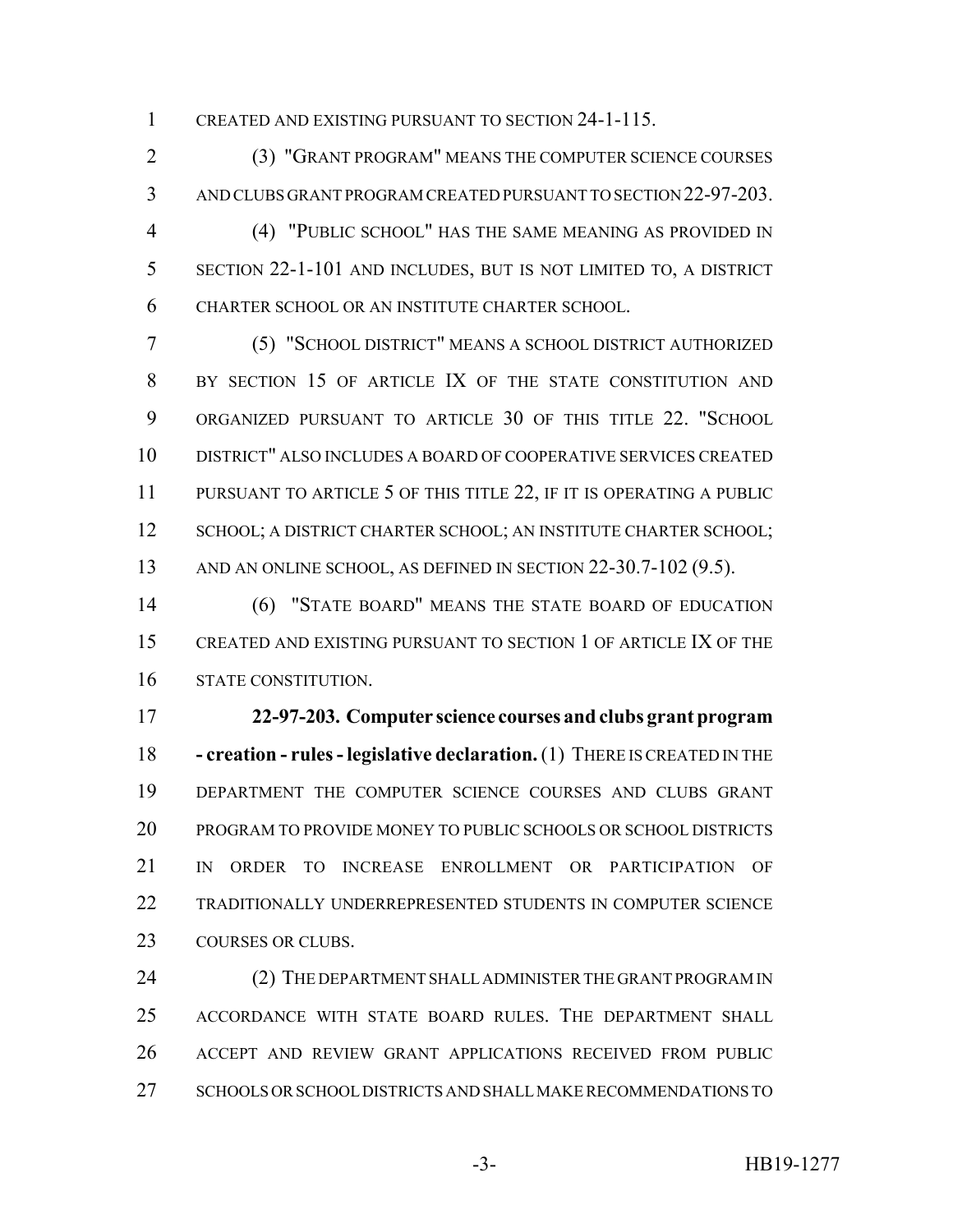THE STATE BOARD FOR THE AWARD OF GRANTS. IN MAKING ITS RECOMMENDATIONS, THE DEPARTMENT SHALL CONSIDER THE PRIORITIES CONTAINED IN SUBSECTION (4) OF THIS SECTION.THE STATE BOARD SHALL SELECT THE GRANT RECIPIENTS AND THE AMOUNT OF EACH GRANT.

 (3) PURSUANT TO ARTICLE 4 OF TITLE 24, THE STATE BOARD SHALL PROMULGATE RULES NECESSARY FOR THE IMPLEMENTATION OF THE GRANT PROGRAM, INCLUDING RULES RELATING TO:

8 (a) THE APPLICATION PROCESS, INCLUDING APPLICATION REQUIREMENTS AND DEADLINES. THE APPLICATION PROCESS MUST INCLUDE, AT A MINIMUM:

 (I) DATA REGARDING THE TOTAL NUMBER OF STUDENTS WHO ARE CURRENTLY ENROLLED OR PARTICIPATING IN COMPUTER SCIENCE COURSES OR CLUBS OFFERED BY THE APPLICANT, IF ANY, DISAGGREGATED BASED ON:

(A) GENDER;

(B) RACE AND ETHNICITY;

 (C) STUDENTS WHO ARE ENROLLED IN SPECIAL EDUCATION 18 SERVICES OR PROGRAMS, AS DEFINED IN SECTION 22-20-103 (23);

 (D) STUDENTS WHO ARE ENGLISH LANGUAGE LEARNERS, AS DEFINED IN SECTION 22-24-103 (4); AND

 (E) STUDENTS WHO ARE ELIGIBLE FOR FREE OR REDUCED-COST 22 LUNCH PURSUANT TO THE PROVISIONS OF THE FEDERAL "RICHARD B. RUSSELL NATIONAL SCHOOL LUNCH ACT", 42 U.S.C. SEC. 1751 ET SEQ.; 24 (II) A DESCRIPTION OF THE COMPUTER SCIENCE COURSES OR CLUBS CURRENTLY OFFERED BY THE PUBLIC SCHOOL OR SCHOOL DISTRICT APPLICANT, IF ANY, INCLUDING WHETHER ANY ADVANCED PLACEMENT COMPUTER SCIENCE COURSES ARE OFFERED;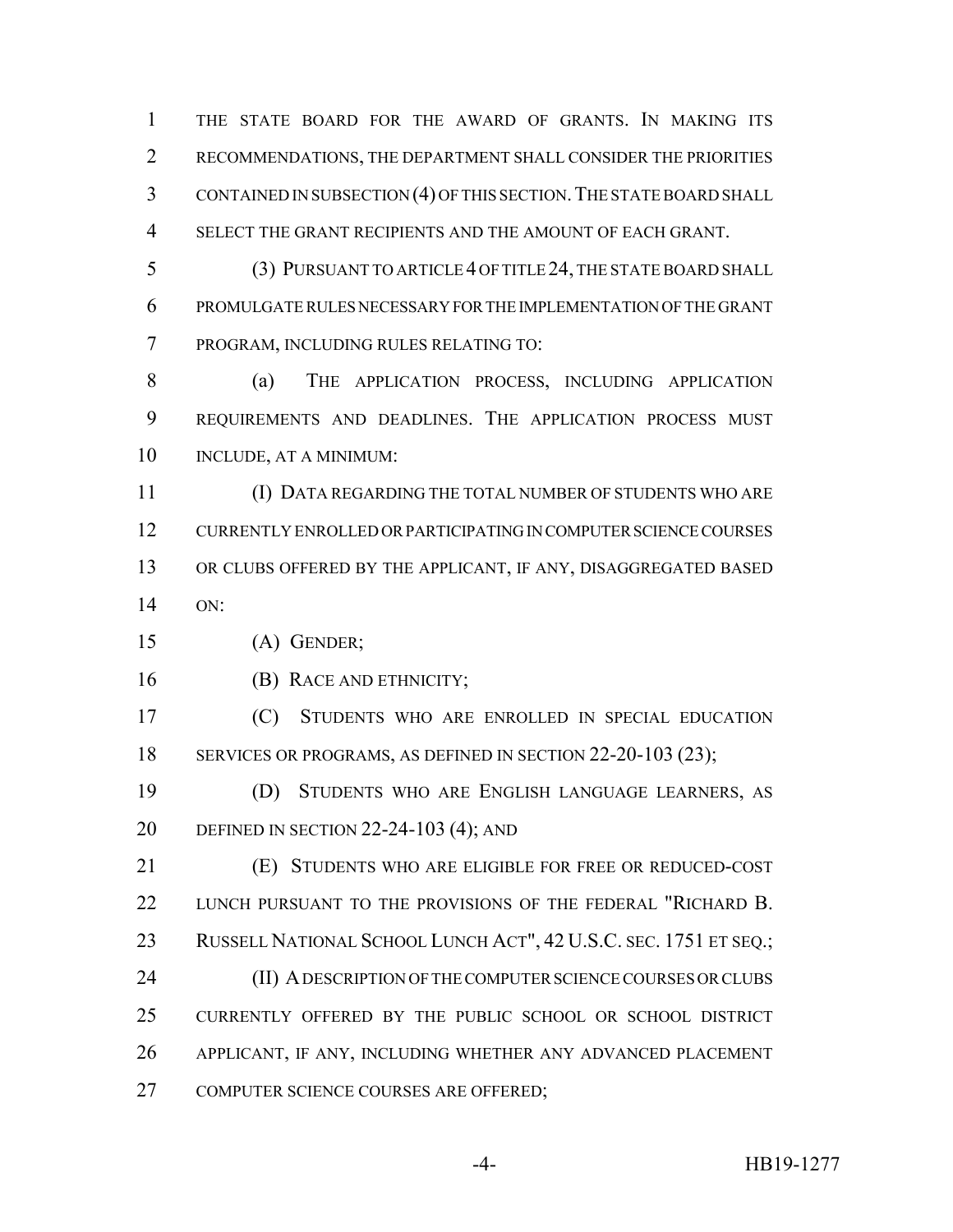(b) CRITERIA FOR THE AWARD OF GRANTS, INCLUDING THE PRIORITIES FOR AWARDING GRANTS CONTAINED IN SUBSECTION (4) OF THIS SECTION;

- (c) THE AMOUNT AND DURATION OF THE GRANTS; AND
- (d) THE APPROVED USES OF THE GRANT.
- 6 (4) NOTWITHSTANDING SUBSECTION  $(3)(a)(I)$  OF THIS SECTION, IF A DEMOGRAPHIC CATEGORY DESCRIBED IN SUBSECTION (3)(a)(I) OF THIS SECTION CONTAINS FIVE OR FEWER STUDENTS, THAT NUMBER ON THE APPLICATION MUST BE WITHHELD IN ORDER TO PROTECT THE IDENTITY OF 10 THOSE STUDENTS.
- (5) IN AWARDING GRANTS, THE STATE BOARD SHALL GIVE 12 PRIORITY TO GRANT APPLICATIONS THAT:
- (a) DEMONSTRATE HOW THE APPLICANT WILL USE THE GRANT TO SERVE:
- (I) A HIGH-POVERTY STUDENT POPULATION;
- 16 (II) A HIGH PERCENTAGE OF MINORITY STUDENTS;
- (III) STUDENTS IN RURAL AREAS; OR
- **(IV) A HIGH PERCENTAGE OF FEMALE STUDENTS;**
- (b) EXPOSE STUDENTS TO DIVERSE PROFESSIONALS WITHIN THE COMPUTER SCIENCE INDUSTRY; OR
- (c) DEMONSTRATE A LOW NUMBER OF COMPUTER SCIENCE EDUCATION COURSES OR CLUBS OFFERED IN THE PUBLIC SCHOOL OR SCHOOL DISTRICT, IF ANY.
- 24 (6) THE GENERAL ASSEMBLY SHALL APPROPRIATE TWO HUNDRED FIFTY THOUSAND DOLLARS EACH YEAR FOR THE 2020-21, 2021-22, AND 2022-23 FISCAL YEARS, FROM THE GENERAL FUND TO THE DEPARTMENT.
- THE DEPARTMENT SHALL DISTRIBUTE THE MONEY TO THE EDUCATION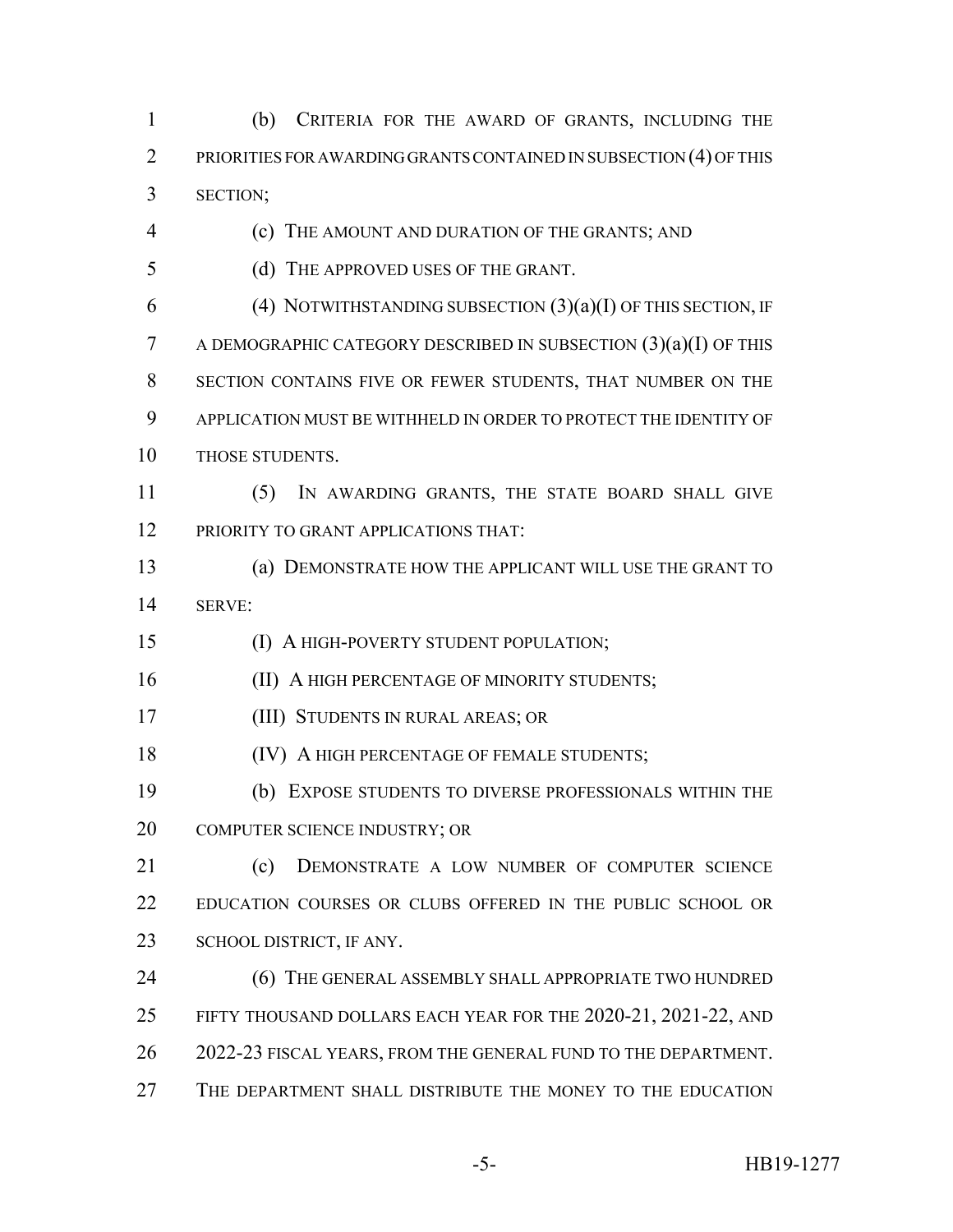PROVIDERS THAT RECEIVE A GRANT.

 **22-97-204. Reporting.** (1) NO LATER THAN JANUARY 1, 2021, AND NO LATER THAN EACH JANUARY 1 THEREAFTER, EACH GRANT RECIPIENT WHO WAS AWARDED A GRANT PURSUANT TO SECTION 22-97-203 DURING THE PREVIOUS SCHOOL YEAR SHALL SUBMIT A REPORT TO THE STATE BOARD.

 (2) AT A MINIMUM, THE REPORT REQUIRED PURSUANT TO SUBSECTION (1) OF THIS SECTION MUST INCLUDE:

 (a) A DESCRIPTION OF THE COMPUTER SCIENCE COURSES OR CLUBS AND THE COMPUTER SCIENCE CURRICULUM COVERED IN THE COURSES OR CLUBS, INCLUDING WHETHER ANY ADVANCED PLACEMENT COURSES ARE OFFERED;

 (b) (I) THE TOTAL NUMBER OF STUDENTS WHO ARE ENROLLED IN THE COMPUTER SCIENCE COURSES OR CLUBS OFFERED BY THE GRANT RECIPIENT, AND DISAGGREGATED BASED ON:

- (A) GENDER;
- (B) RACE AND ETHNICITY;

 (C) STUDENTS WHO ARE ENROLLED IN SPECIAL EDUCATION 19 SERVICES OR PROGRAMS, AS DEFINED IN SECTION 22-20-103 (23);

**(D) STUDENTS WHO ARE ENGLISH LANGUAGE LEARNERS, AS** DEFINED IN SECTION 22-24-103 (4); AND

 (E) STUDENTS WHO ARE ELIGIBLE FOR FREE OR REDUCED-COST 23 LUNCH PURSUANT TO THE PROVISIONS OF THE FEDERAL "RICHARD B. RUSSELL NATIONAL SCHOOL LUNCH ACT", 42 U.S.C. SEC. 1751 ET SEQ. 25 (II) NOTWITHSTANDING SUBSECTION  $(2)(b)(I)$  OF THIS SECTION, IF 26 A DEMOGRAPHIC CATEGORY DESCRIBED IN SUBSECTION (2)(b)(I) OF THIS

27 SECTION CONTAINS FIVE OR FEWER STUDENTS, THAT NUMBER ON THE